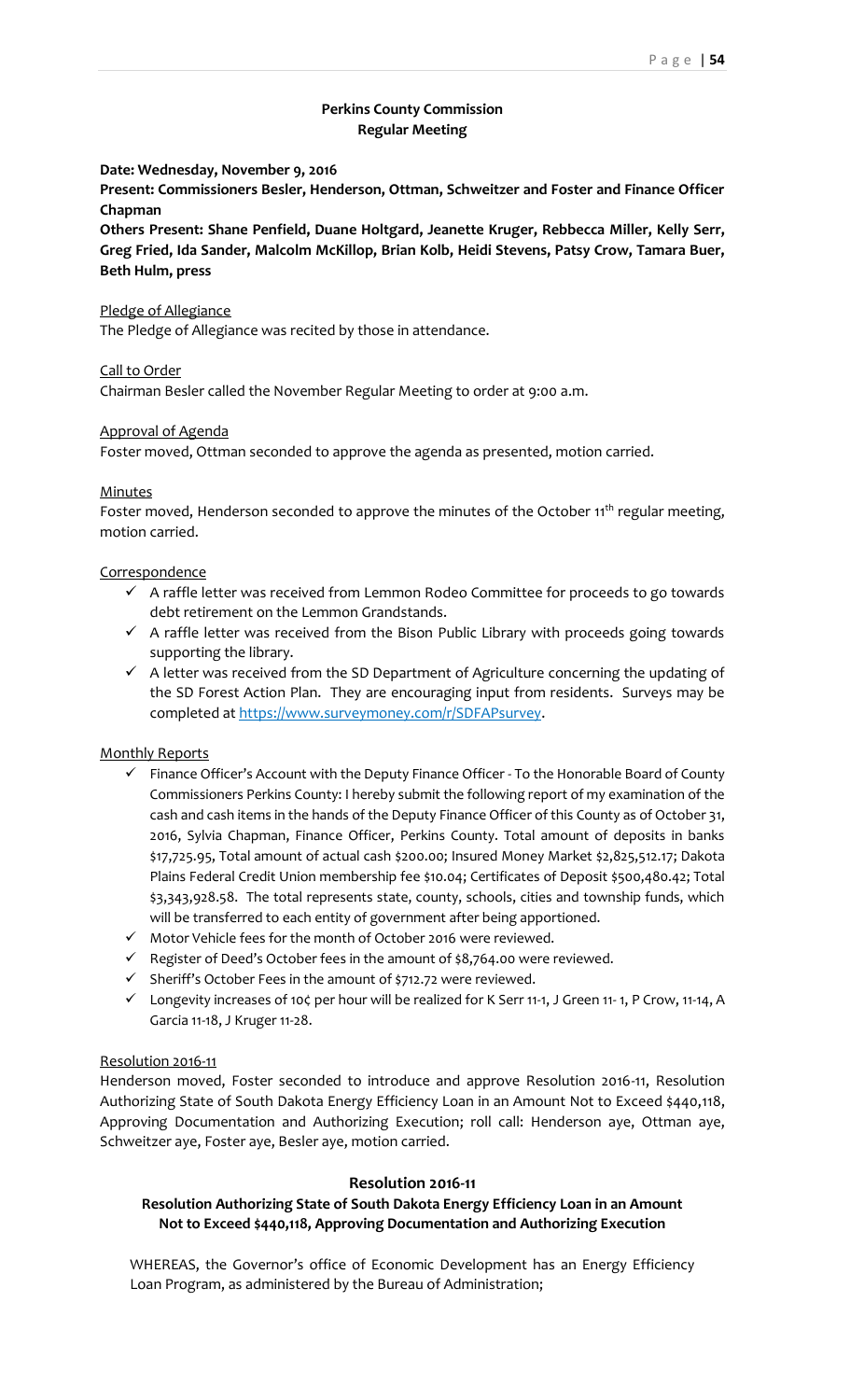WHEREAS, the County deems it necessary to make improvements which will enhance the energy efficiency of County buildings; and

WHEREAS, the County deems it necessary and in the best interest to participate in the Energy Efficiency Loan Program.

NOW THEREFORE BE IT RESOLVED BY THE COUNTY COMMISSION OF PERKINS COUNTY as follows:

- 1. The County approves the Energy Efficiency Loan (the "Loan Program") in the maximum amount of \$440,118.
- 2. The County authorizes the Chairman of the Board and Finance Officer to execute such acceptances, loan agreements, documents or certificates as are required under the Loan Program.
- 3. All terms and conditions of the Loan Program are hereby approved and incorporated herein as if stated in full.

# Ambulance Auto-supplement

Foster moved, Ottman seconded to approve the auto-supplement to Ambulance Department to be expensed to Bison Ambulance in the amount of \$3,450 which is proceeds from an insurance claim, motion carried.

## Website Proposal

Commission reviewed a proposal from Rownea Gerbracht for the Perkins County website maintenance. Schweitzer will visit with Gerbracht concerning options.

## Meeting Dates Set

- $\checkmark$  Schweitzer moved, Foster seconded to set December 28, 2016 at 1:30 p.m. for a special year-end meeting, motion carried. Schweitzer moved, Henderson seconded to change the time to 4:00 p.m., motion carried.
- $\checkmark$  Henderson moved, Foster seconded to set the January regular meeting on January 10, 2017, at 10:00 a.m., motion carried.

# Highway Superintendent

- $\checkmark$  Superintendent Holtgard reviewed the Maintenance & Project Report. The crew is moving to the northwest part of the county to gravel. They have completed the mowing and are weed eating every bridge.
- $\checkmark$  Iron Planet will be selling the surplused motor graders on Thursday, November 17, 2016. He is confident the County will be pleased with the bids received.
- $\checkmark$  Holtgard would like approval to purchase two new pickups off the South Dakota state bid. There is a Dodge Ram 2500 pickup on state bid. Schweitzer moved, Ottman seconded to purchase the following vehicles for the Perkins County Highway Department, using state vehicle contract #16998: Two 2017 Dodge Ram 2500 pickups from Wegner Auto, 330 E Sioux Ave, Pierre, SD for the total amount of \$52,858.00, motion carried.
- $\checkmark$  Holtgard plans on applying for grant money to help with repairs to the bridges.
- $\checkmark$  Holtgard has hired Christopher Grimes as an operator. Schweitzer moved, Foster seconded to set Christopher Grimes starting wage at \$16.54 per hour, motion carried.

# Liquor Hearings

- $\checkmark$  Foster moved, Ottman seconded to approve the renewal of the On-Sale Liquor License # RL-7800 for Smoky's Bar & Grill, motion carried.
- $\checkmark$  Henderson moved, Schweitzer seconded to approve the renewal of the On-Sale Liquor License #RL-4306 for K-T, motion carried.

#### Rebbecca Miller

Rebbecca Miller, Perkins County 4-H Coordinator, was present to update the Commission on the 4-H activities in the County. She requested permission to travel to Rapid City to attend a training for County support staff. The cost of the workshop is \$20.00. Approval was given.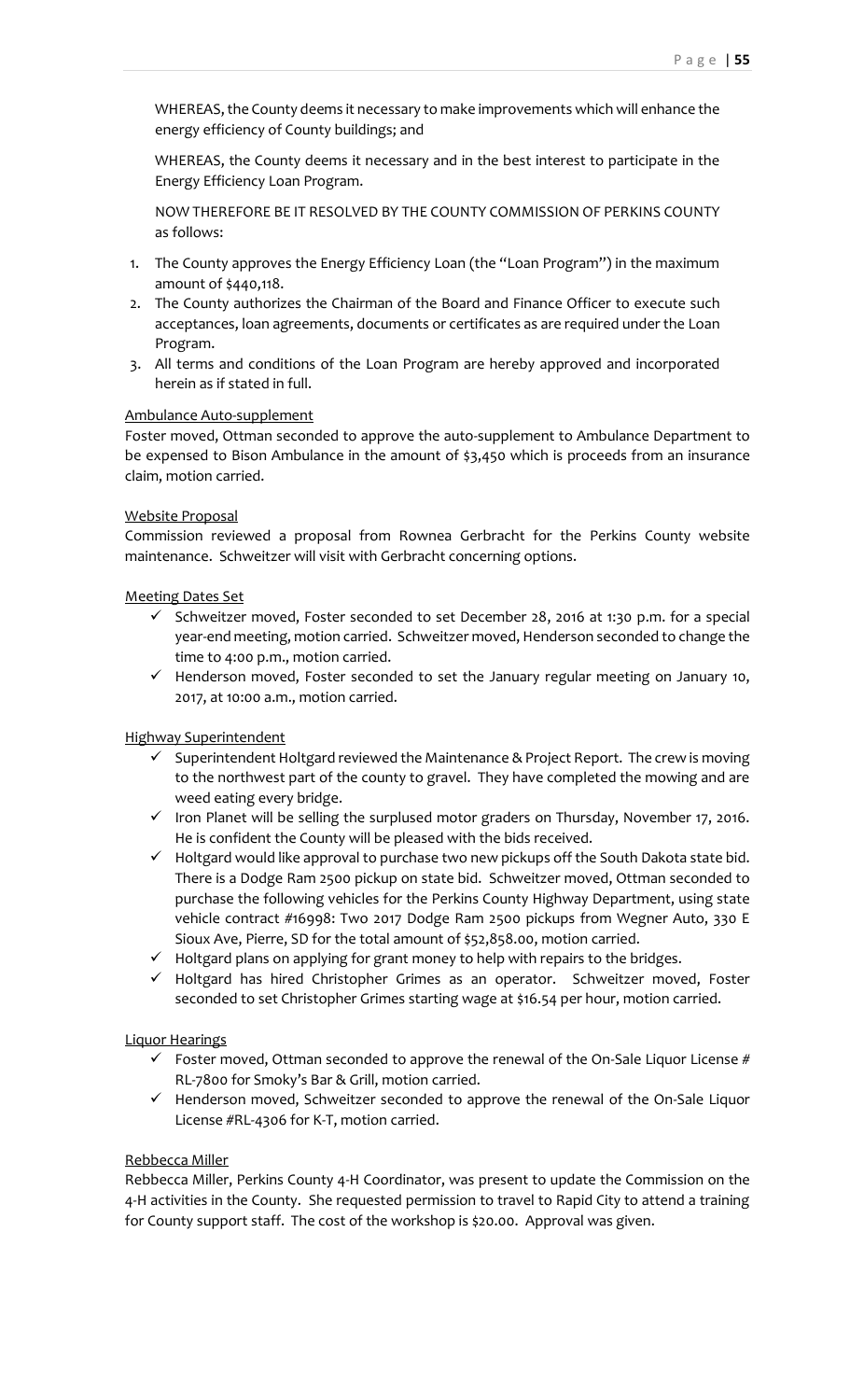## Jeanette Kruger

Jeanette Kruger visited with the Commission concerning the office hours during the interim period. Kruger has appointments set up to coordinate with the 10 hour days. She hopes to be back to courthouse hours in a couple of weeks.

## Director of Equalization Salaried Versus Hourly

Foster moved, Henderson seconded to change the Director of Equalization position from salaried to hourly with the need to track overtime, vacation and sick leave, motion carried.

## Kelly Serr, Sheriff/Emergency Manager

- $\checkmark$  Kelly Serr, Emergency Manager, presented an updated Mutual Aid Agreement between the counties of Harding, Butte, Lawrence, Pennington, Custer, Fall River, Meade, and Oglala Lakota. Schweitzer moved, Foster seconded to approve the County Mutual Aid Agreement update as executed by the County Emergency Managers, motion carried.
- $\checkmark$  Sheriff Serr stated that the tasers in the Sheriff's Office are outdated. Foster moved, Henderson seconded to authorize Sheriff Serr as signatory on a contract for the taser replacement under the "Taser 60 Basic Trade Up Program", motion carried.
- $\checkmark$  Serr applied for and received a HLS grant in the amount \$31,966 to be used towards record management and mobile CAD software systems. Schweitzer moved, Foster seconded to accept the HLS Grant in the amount of \$31,966, motion carried.
- $\checkmark$  Sheriff Serr informed the Commission that Chief Deputy Kirby Chapman will be retiring effective March 31, 2016 and that he is trying to fill that position as soon as possible to begin training and transitioning. Discussion ensued concerning the setting of wages and meeting FLSA standards. Henderson moved, Schweitzer seconded to adopt the policy that the Chief Deputy position will be a fixed salary with fluctuating hours, motion carried.
- $\checkmark$  Schweitzer moved, Ottman seconded to set starting base wage for the Chief Deputy position at \$44,000 per year, motion carried.

## Health Insurance

- $\checkmark$  Greg Fried & Ida Sander, Farm Bureau Insurance, were present to go over the health insurance for 2017.
- $\checkmark$  Malcolm McKillop, South Dakota Public Entity Fund, was present to propose an option for health insurance for 2017.
- $\checkmark$  Health insurance will be put on the December regular meeting agenda.

# December Meeting

Foster moved, Schweitzer seconded to set the regular meeting on December 6, rather than December 13, starting at 10:00 a.m., motion carried.

# Brian Kolb – Access Dispute

Brian Kolb presented a Kolb Land Access Relief Application. The item will be placed on the December 6<sup>th</sup> agenda.

# Executive Session

Foster moved, Henderson seconded to go into executive session to discuss legal matters at 12:02 p.m., motion carried. The Chairman declared the meeting out of executive session at 12:15 p.m.

The meeting was recessed for lunch at 12:20 p.m. The meeting was reconvened at 1:00 p.m.

# Canvas of the 2016 General Election

The Perkins County Commission, acting as the Perkins County Canvasing Board, conducted the Canvas of the Perkins County 2016 General Election. Ottman moved, Schweitzer seconded to approve the 2016 General Election Results as canvassed, motion carried.

# DOE Applicants

The Commission reviewed the applicants for the DOE position. Foster moved, Henderson seconded to set Thursday, November  $17<sup>th</sup>$  as a special meeting to conduct interviews, motion carried.